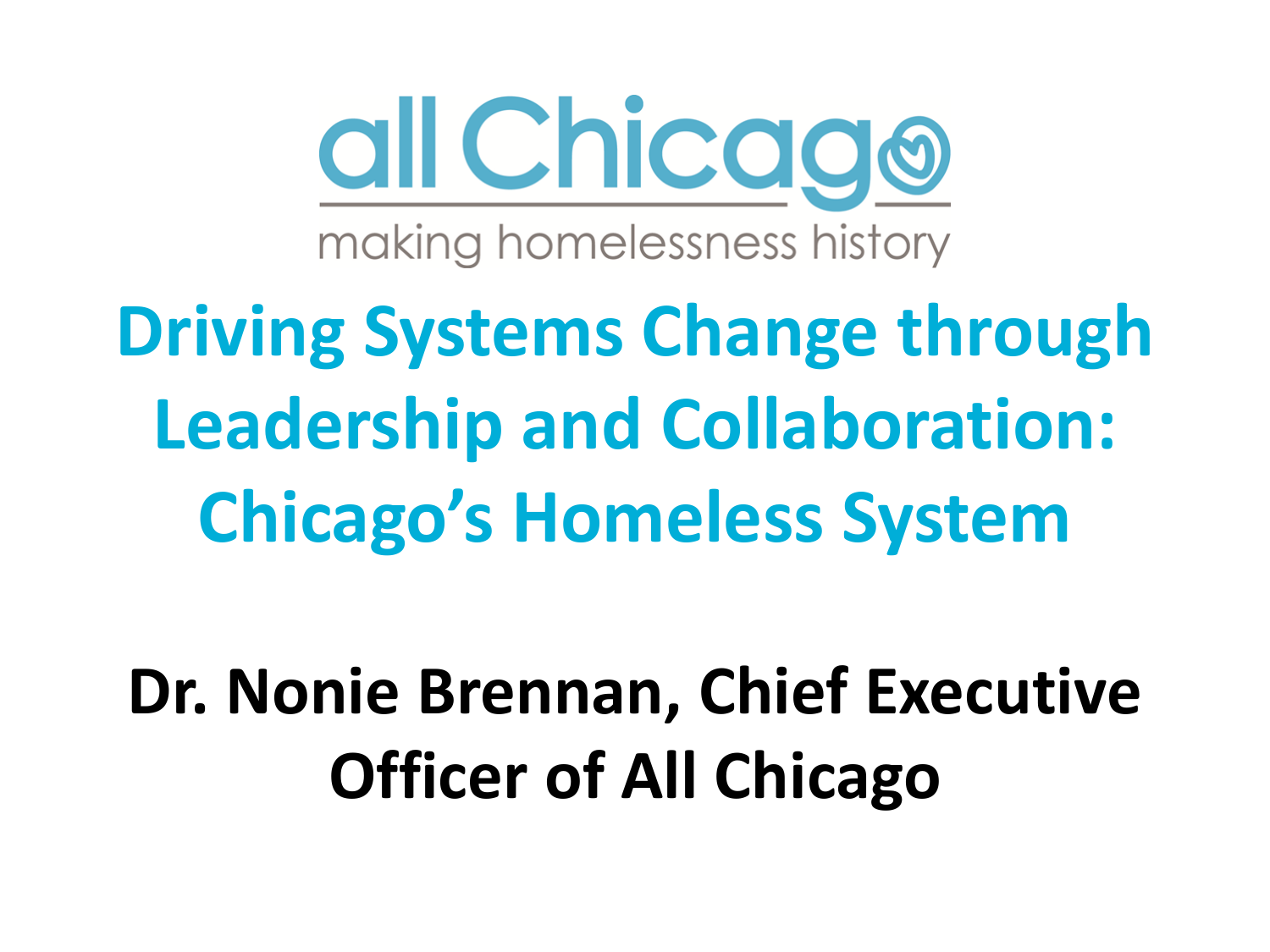

All Chicago prevents and ends homelessness through our four signature strategies:

- Emergency Financial Assistance
- Community Partnerships
- Data Analytics
- Training and Research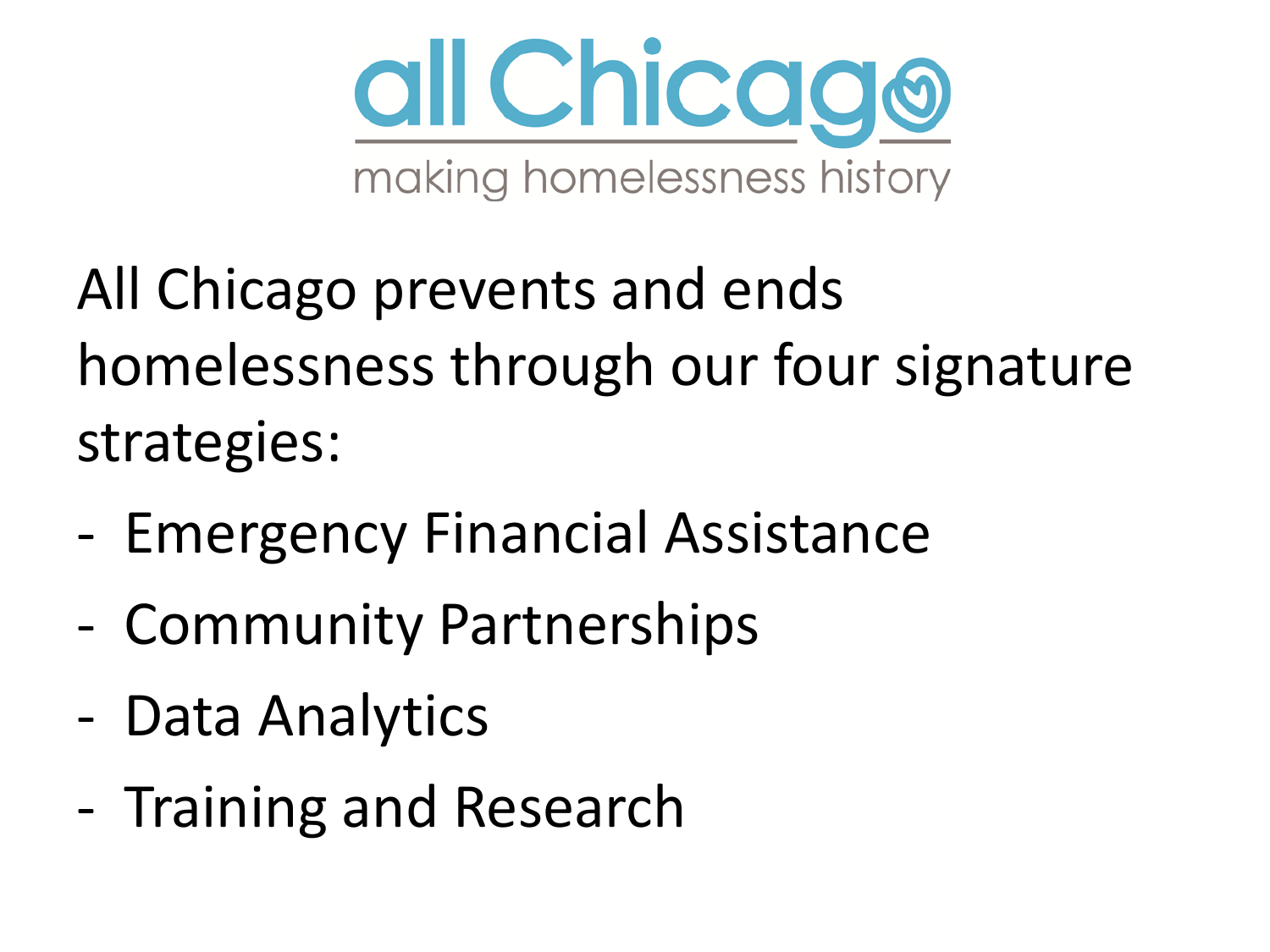

### **The Continuum of Care**

• A community's plan to organize and deliver housing and services that meet the needs of the community.

• Membership group

• All Chicago's Role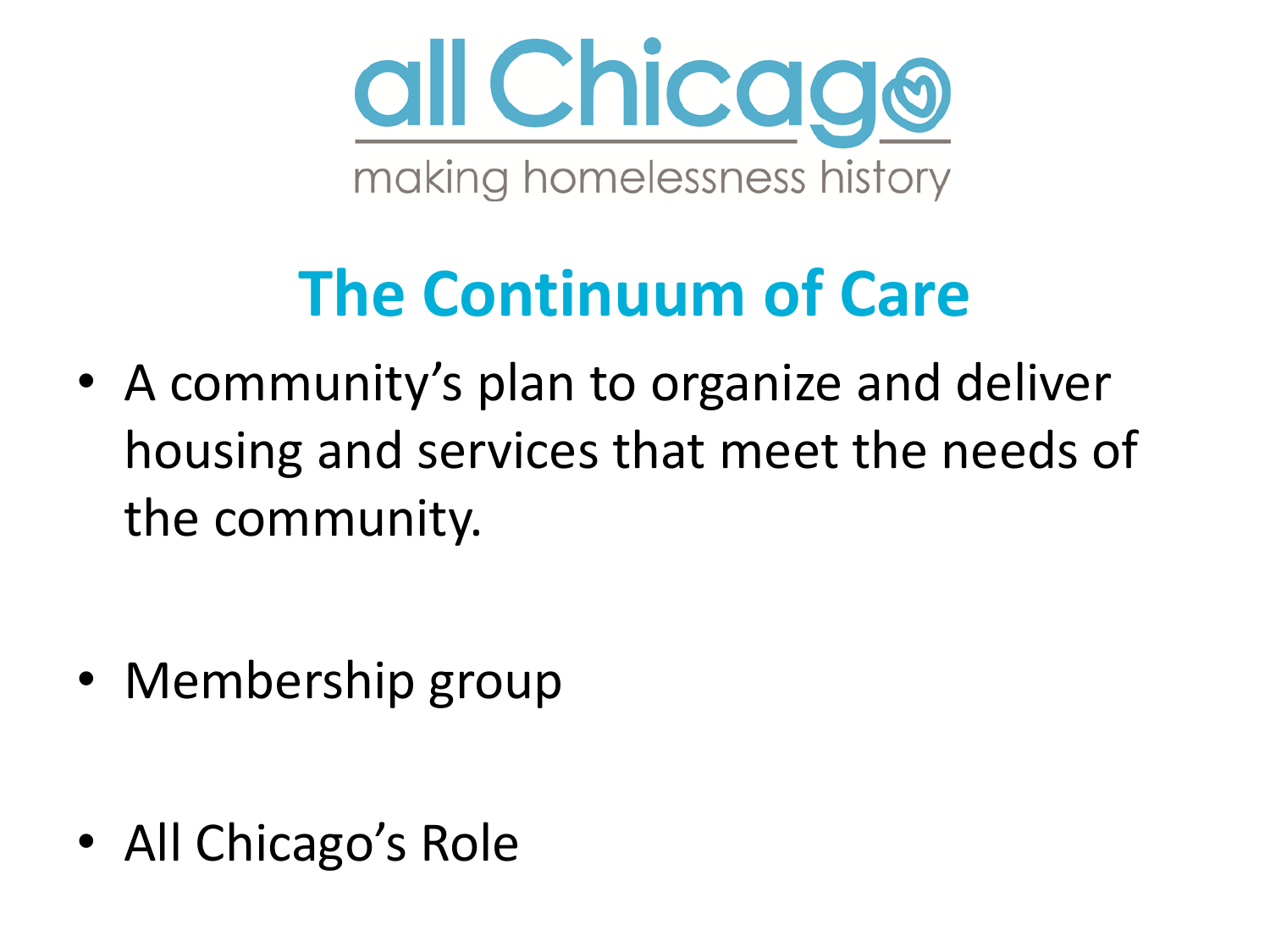

#### **Collective Impact**

- Common Agenda
- Shared Measurement
- Mutually Reinforcing Activities
- Backbone Organization
- Communications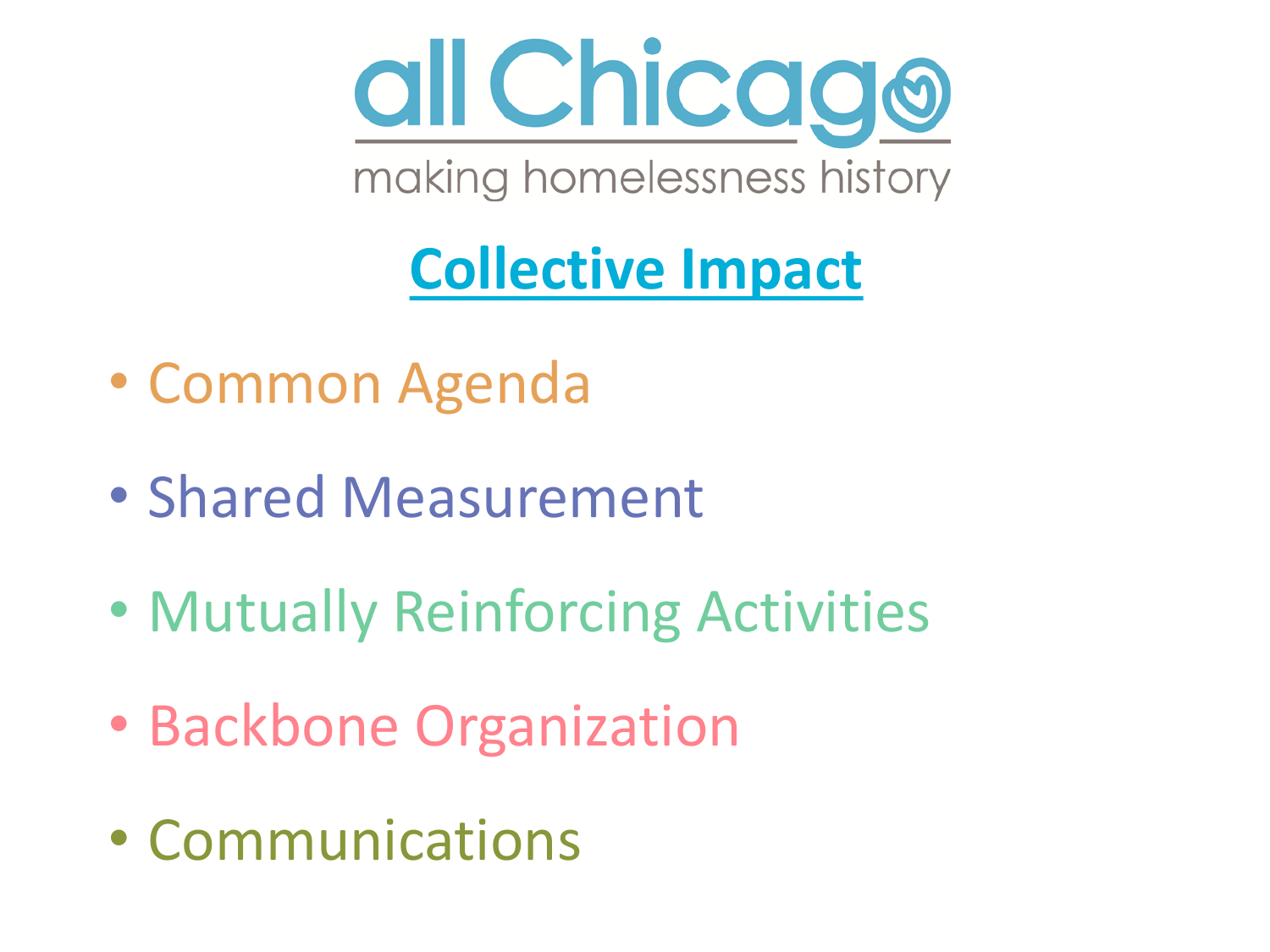

### **We're seeing success!**

## **17% reduction in homelessness since 2015.**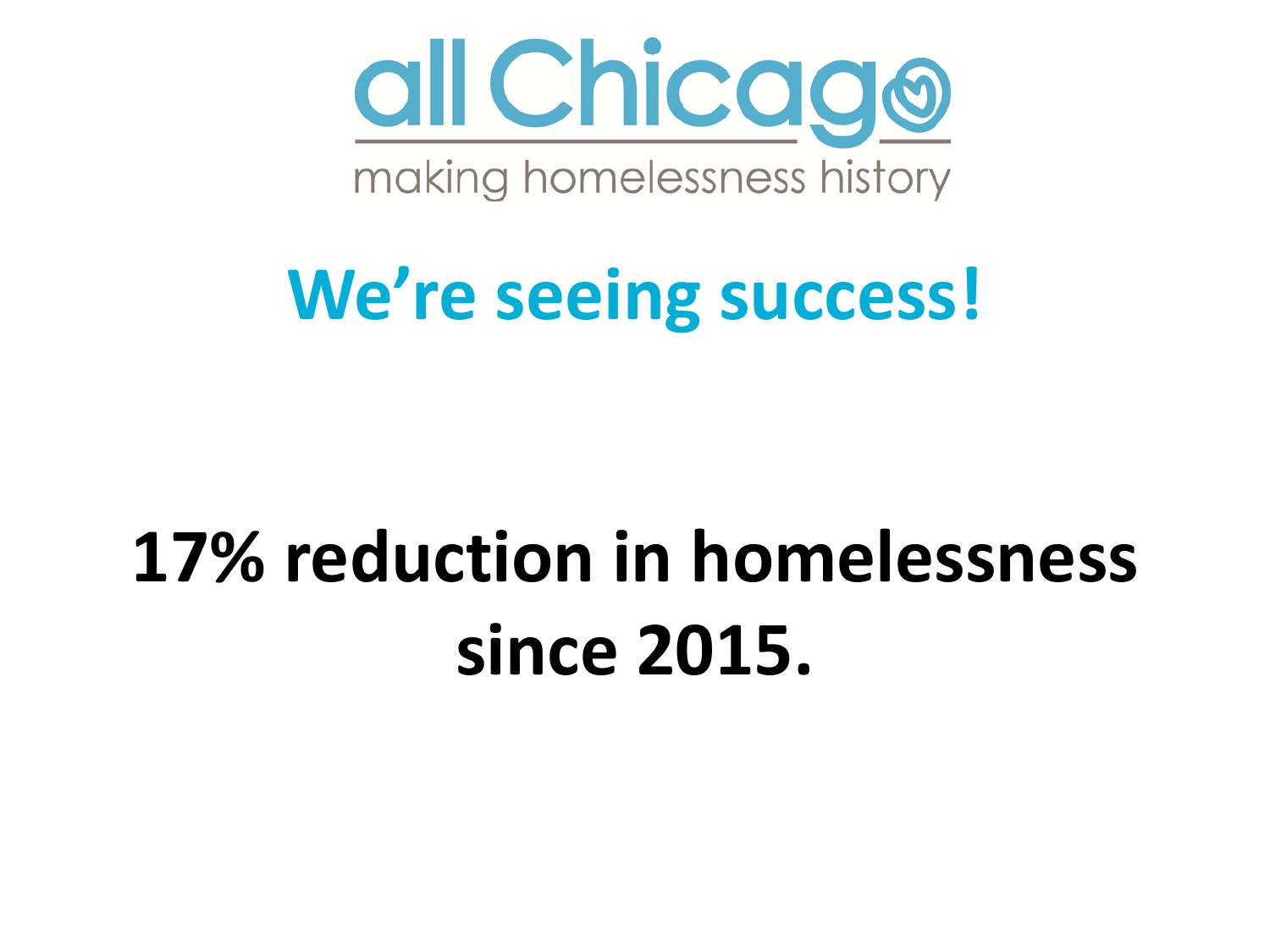

#### **Ending Veteran Homelessness Initiative (EVHI)**

- 3,478 Veterans Housed
- 568 Veterans on "One List"
- Inflow reduced from 127 to 80 per month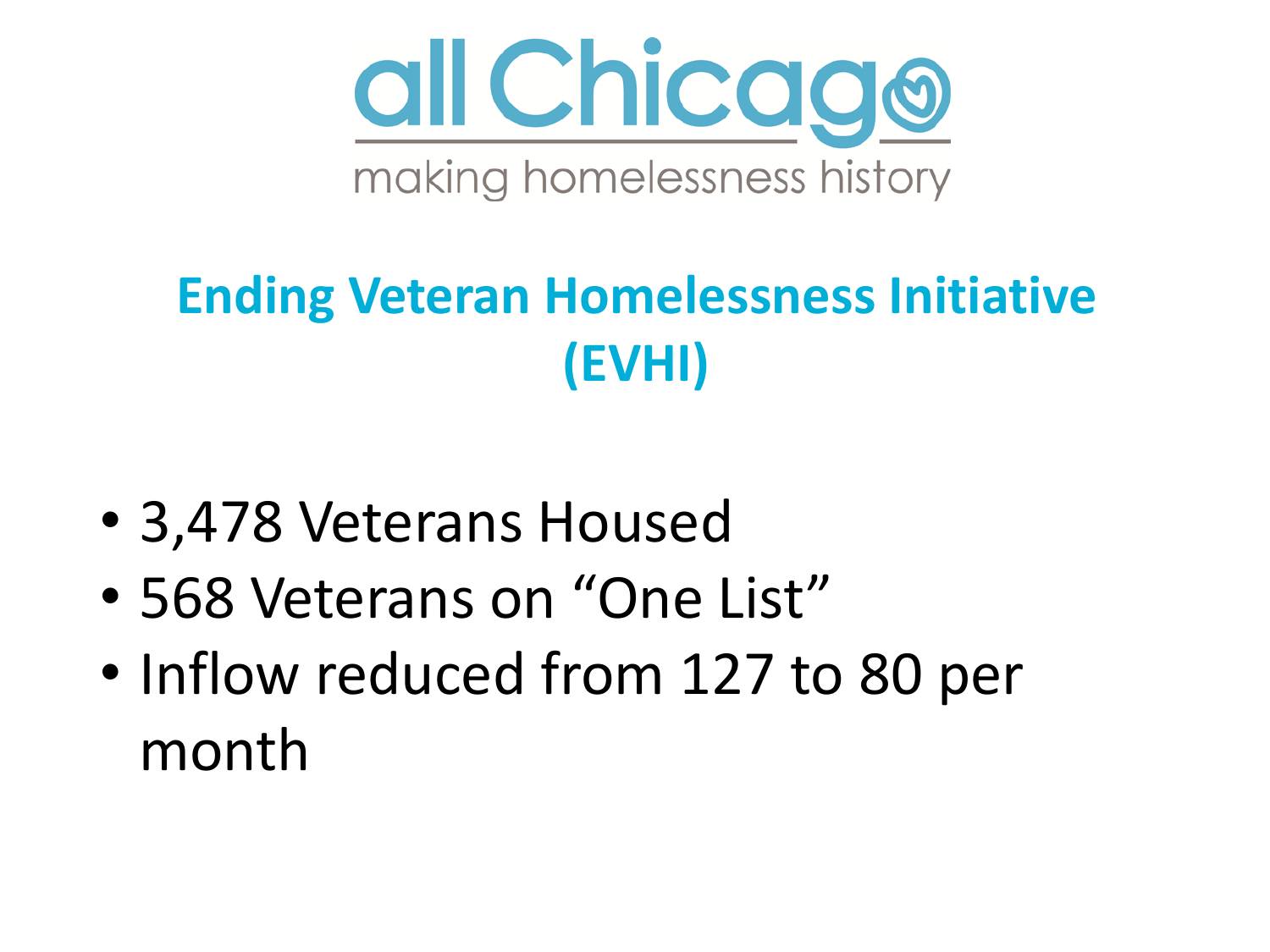

#### **EVHI and Strategic Leadership**

Critical Partnerships:

- DFSS
- Chicago Mayor's Office
- All Chicago
- Veterans Administration
- Department of Housing and Urban Development
- Chicago Housing Authority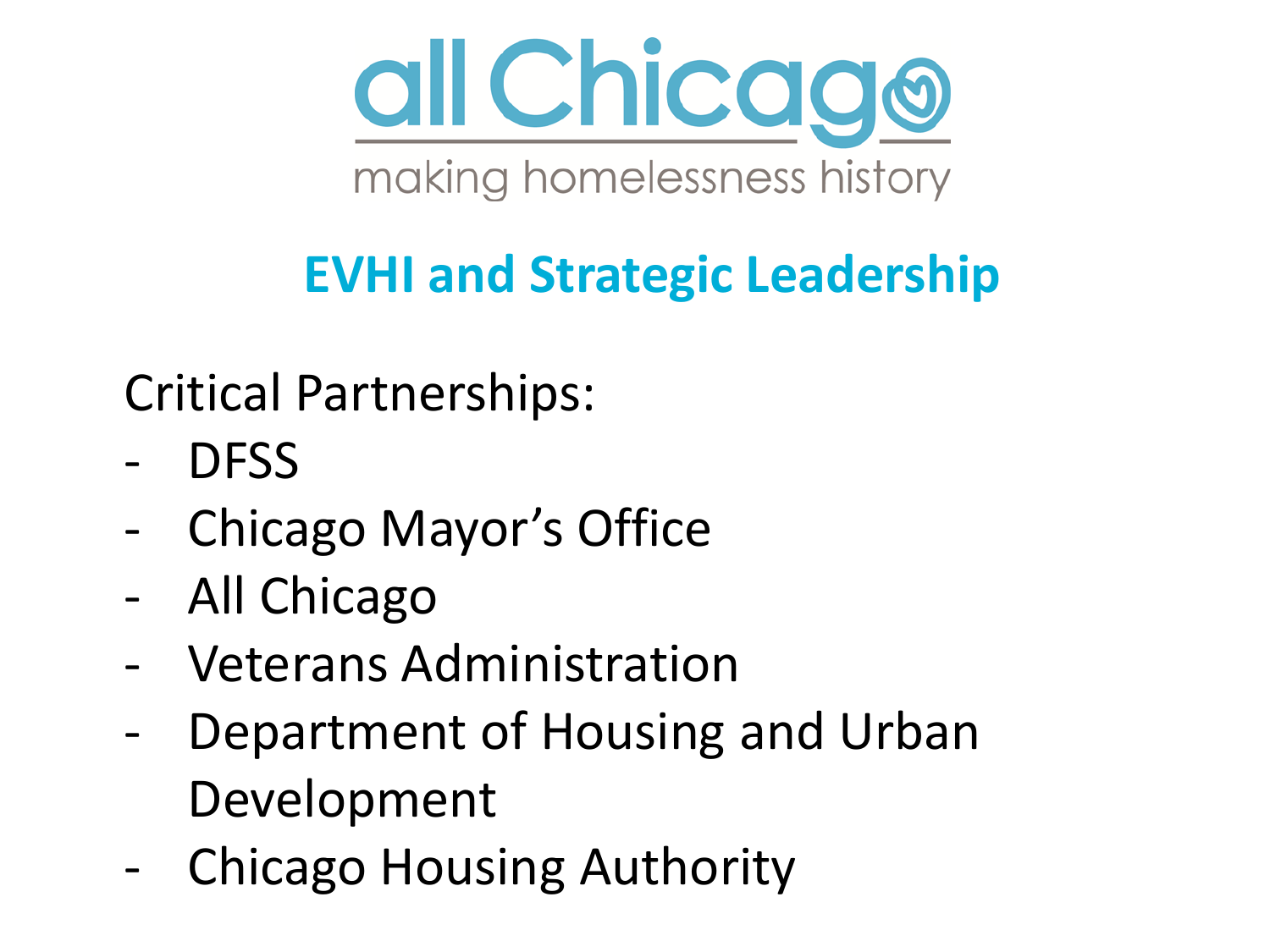

#### **Lessons from EVHI**

- Data-driven decisions
- Systems framework
- Innovations that work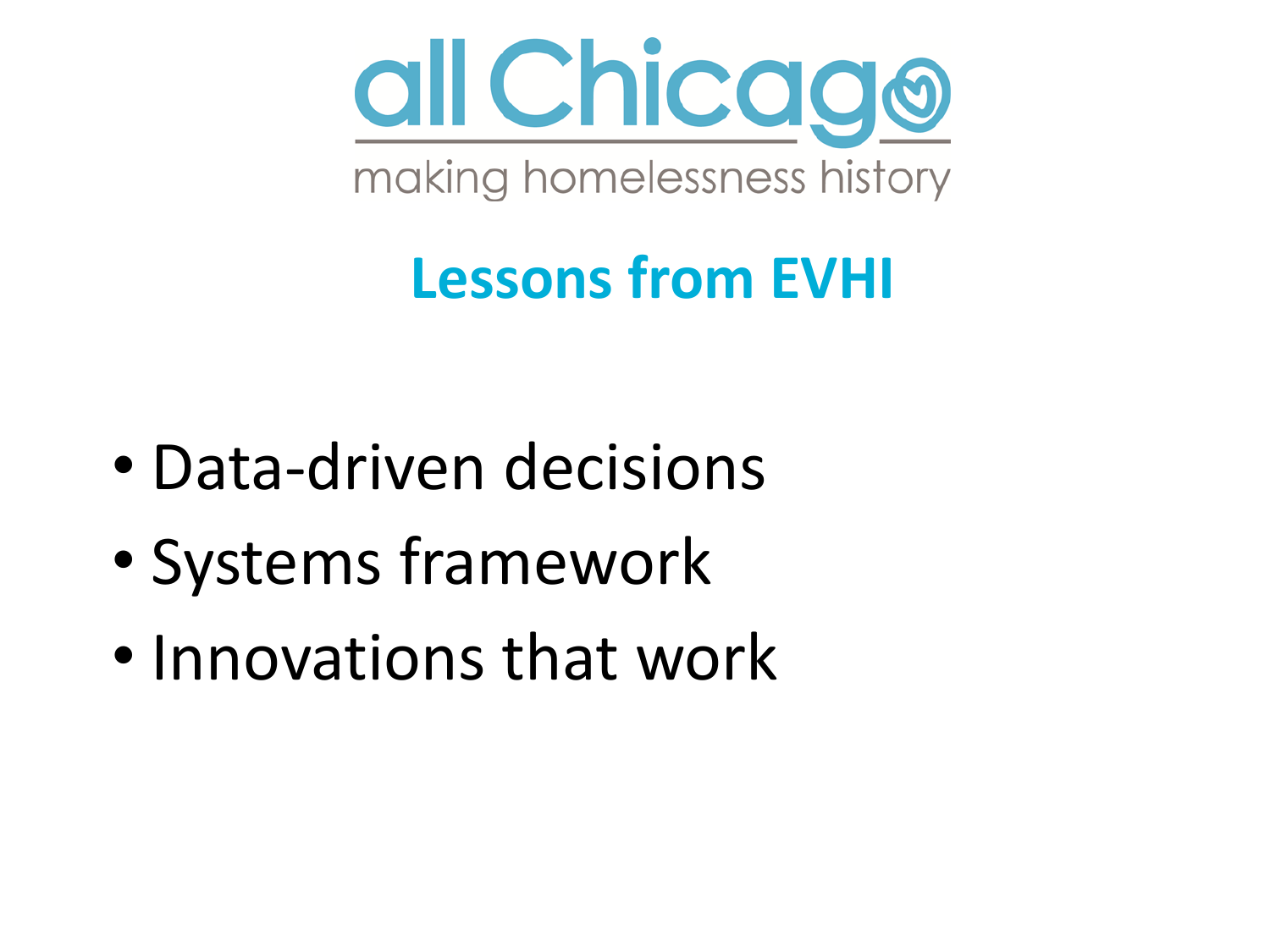

#### **Coordinated Entry**

- Piloted with EVHI
- Bringing to scale in 2017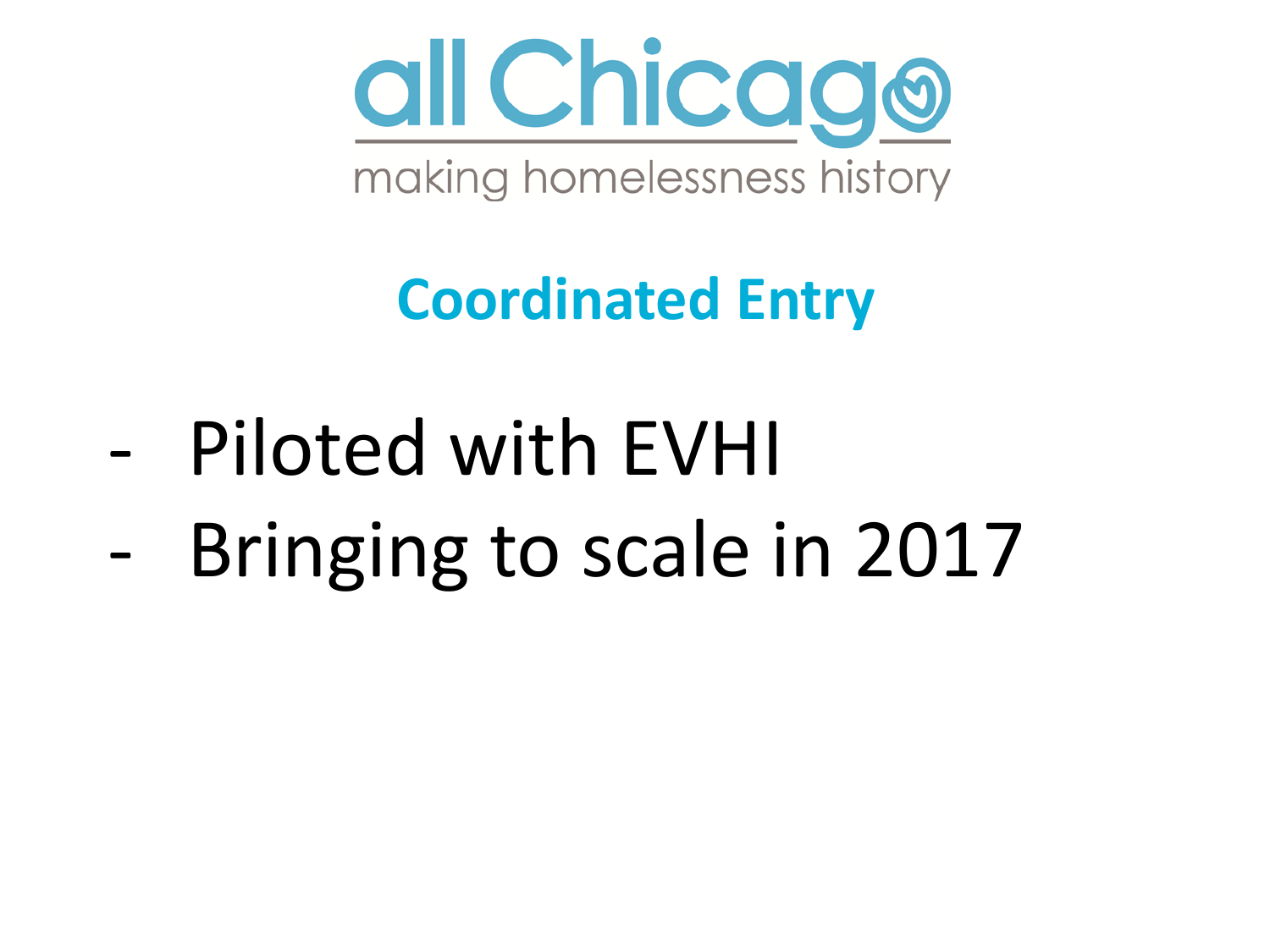

#### **Strategic Leadership**

- Having the right people at the table: – EVHI leadership team
- Having input from a broad base of stakeholders:
	- Lived Experience Commission
	- Service Providers Commission
- Distributed Leadership:
	- Case managers have an opportunity to give input: Community team from the EVHI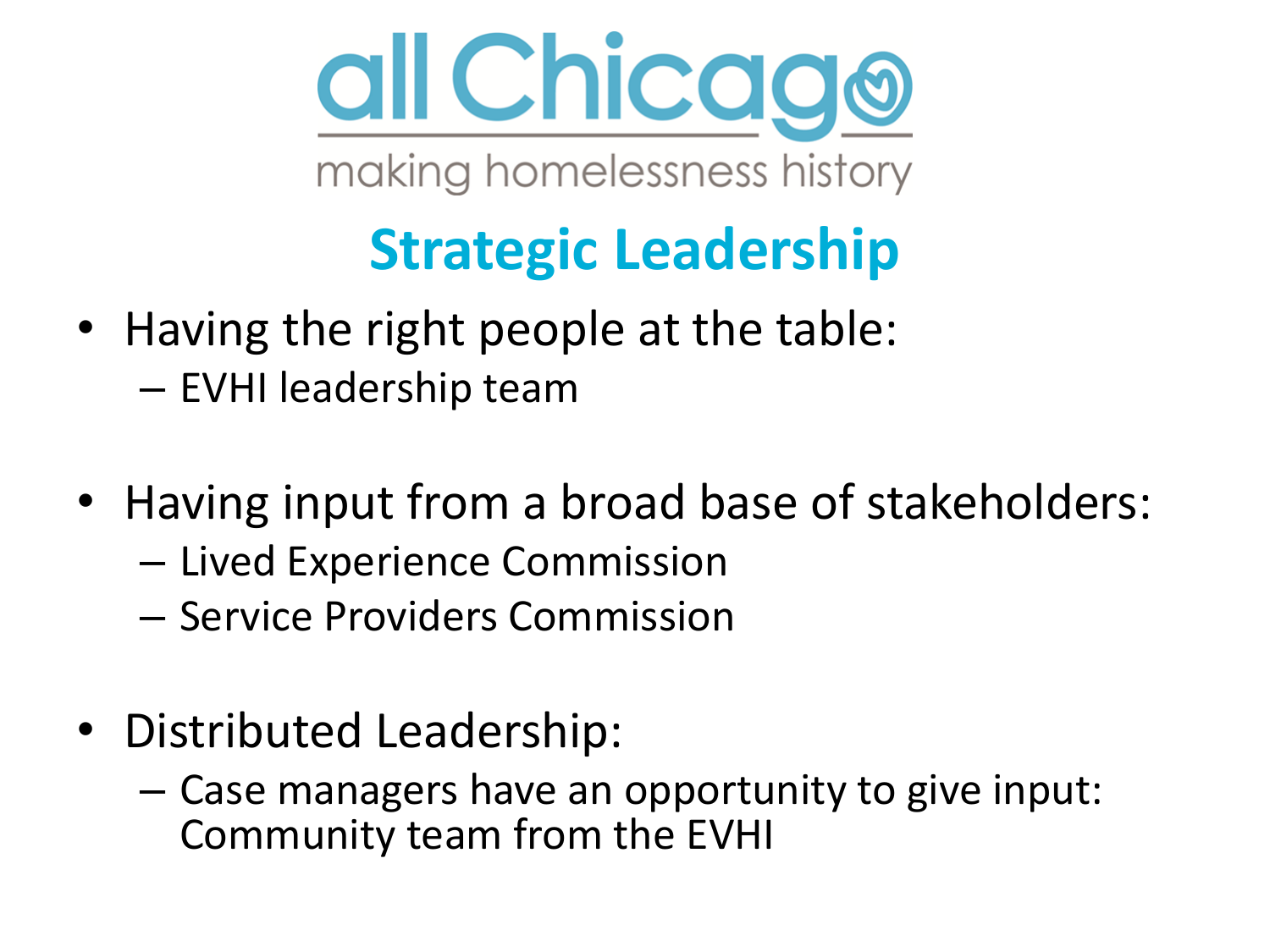

Effective Governance and efficient leadership provide an organizational environment conducive to the reproduction of ownership by championing relationship development, distributed leadership and knowledge transfer.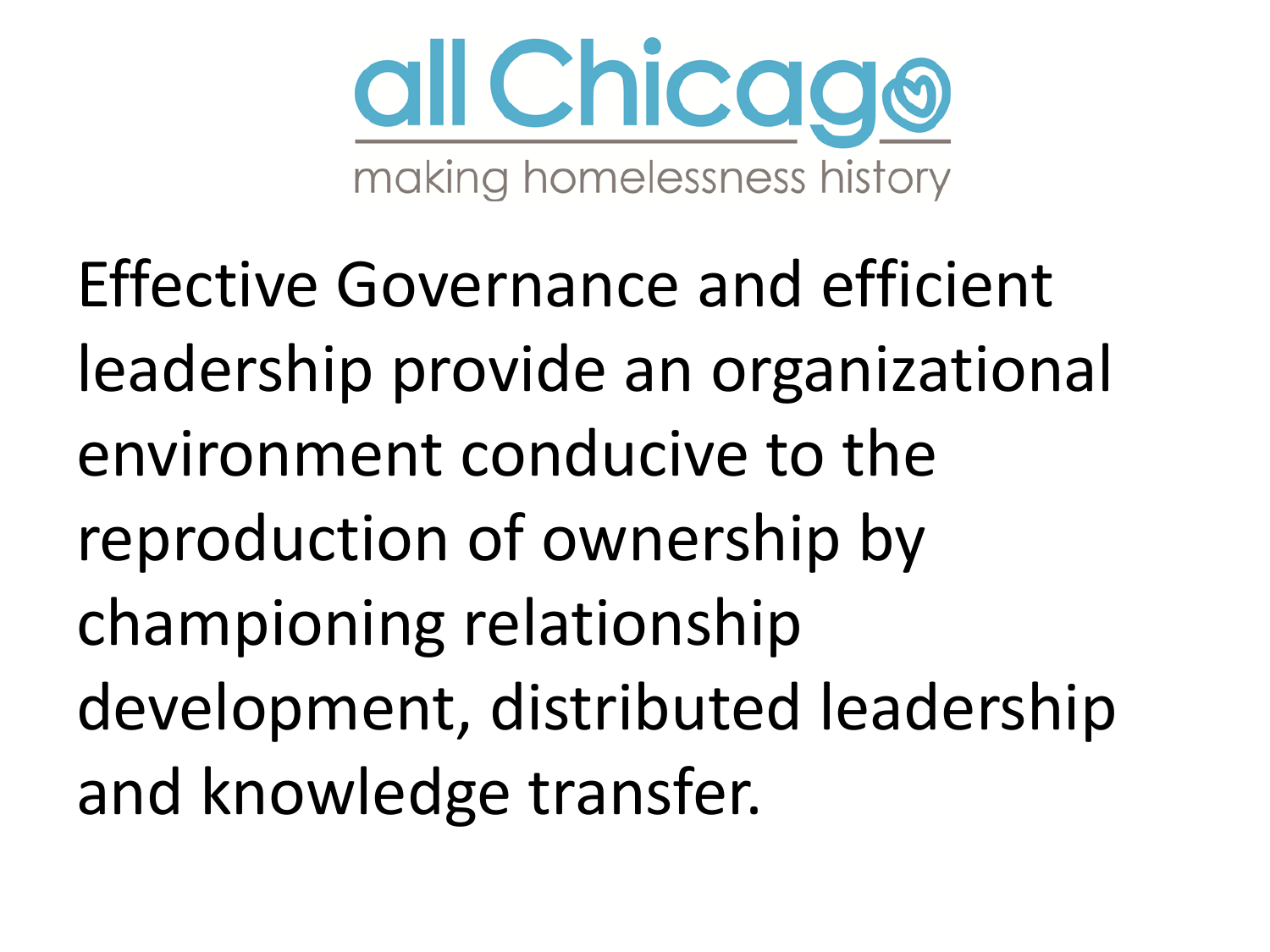

- The **reproduction of ownership** by participants in a collaboration is evidenced by three specific behaviors:
- Rule Breaking
- Rule Making
- Appreciative Behaviors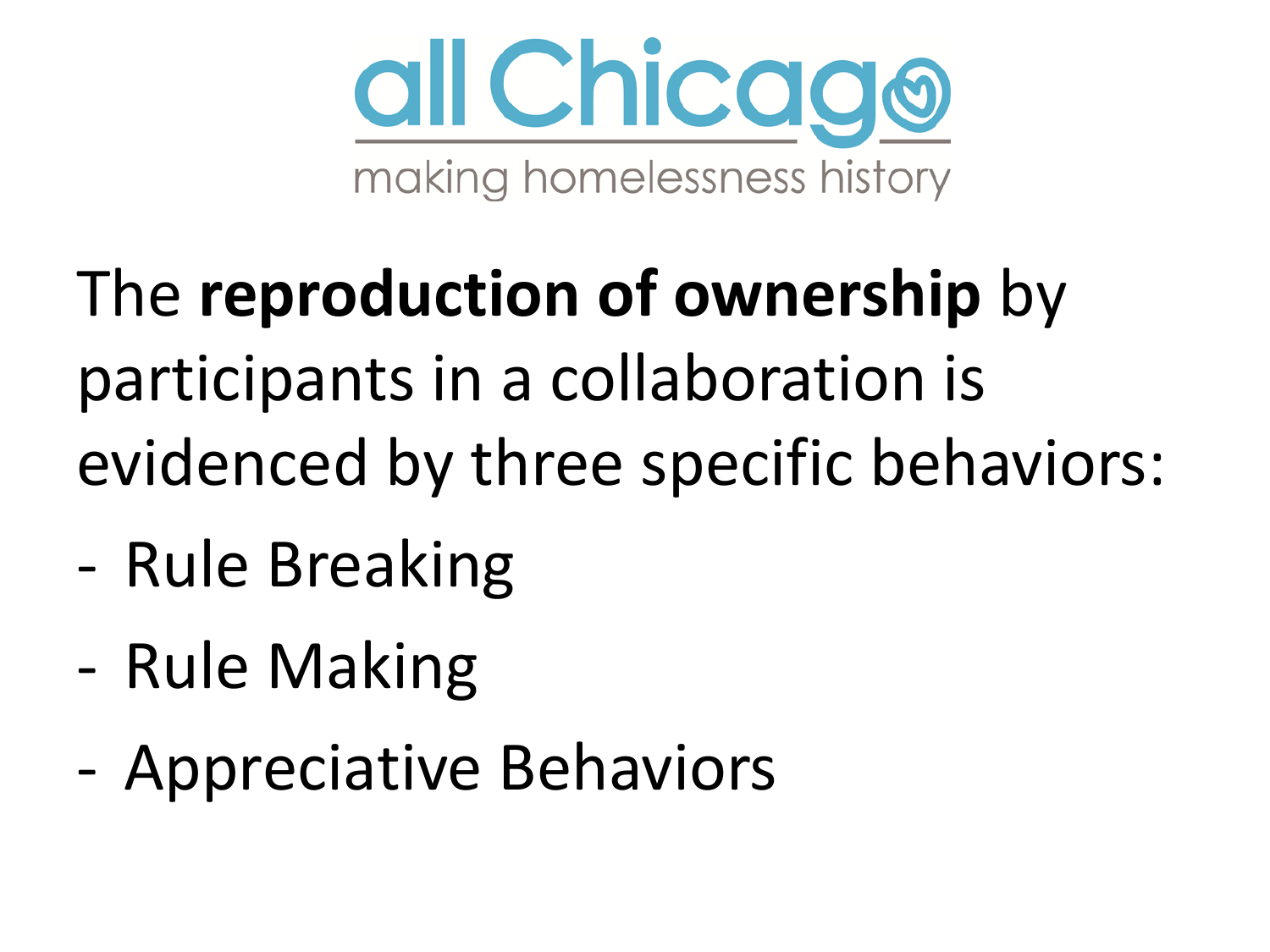

### **Three Elements of Psychological Ownership:**

- Control
- Knowledge
- Investment

*Jon Pierce*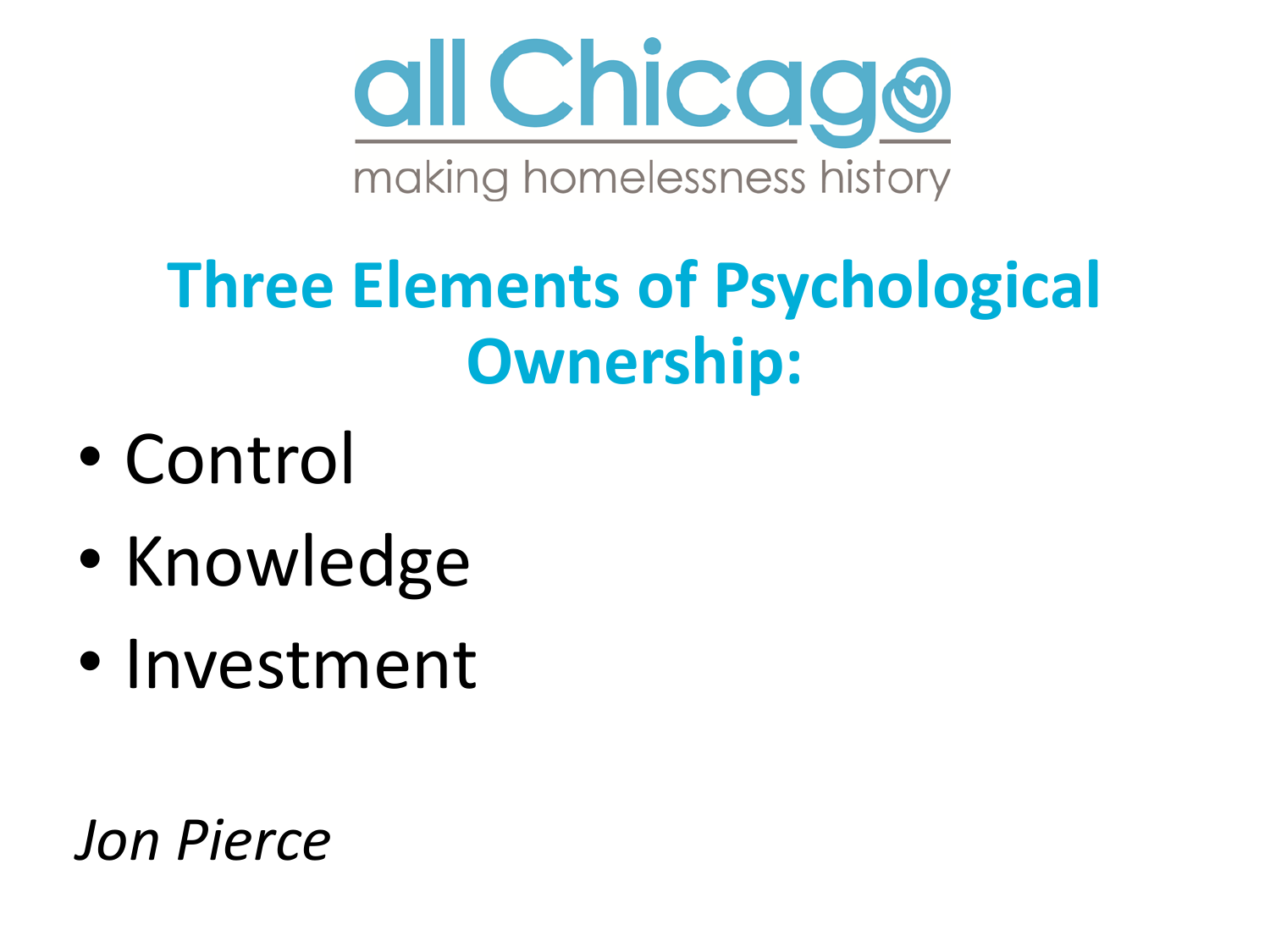

# Collaboration is really hard.

- Nobody wants to pay for it
- Everyone thinks they're right

## Collaboration creates tension.